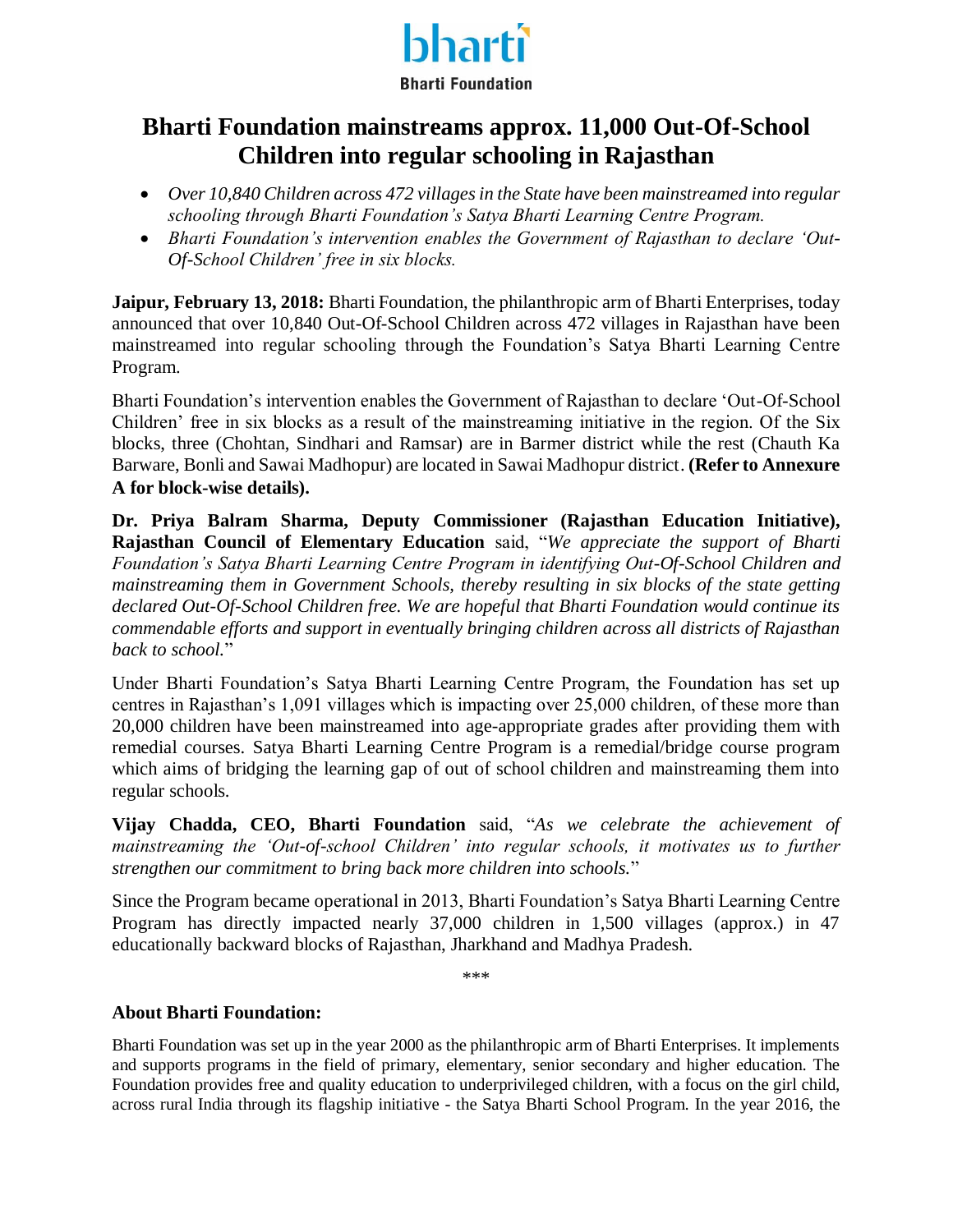#### **Bharti Foundation**

Foundation completed 10 successful years of the Satya Bharti School Program. The impact of quality education is being scaled up by transferring the learning and best practices of the Satya Bharti School Program to Government Schools through the Satya Bharti Quality Support Program and Satya Bharti Learning Centre Program.

In addition to its primary focus area of education, the Foundation initiated 'Satya Bharti Abhiyan' in 2014, to improve sanitation facilities in Punjab and 'Nyaya Bharti' in 2015 to provide legal and financial assistance to deserving underprivileged under-trials languishing in jails across the country for petty offences.

Bharti Foundation is currently reaching out to over 2,00,000 students through over 2,000 schools/centres, engaging close to 8,000 teachers across 13 Indian states through its initiatives in the education sector. In addition, the programs have impacted over 1.5 million community members across rural India since inception. These programs have already been recognized as one of the largest private enterprise initiatives of the country in the education sector. Satya Bharti Abhiyan has also achieved the distinction of having delivered approx. 18,000 individual toilets, directly benefitting approx. 90,000 beneficiaries in the district of Ludhiana. On  $15<sup>th</sup>$  July 2017, the Foundation announced the expanded outreach of the sanitation initiative with the launch of the Abhiyan in Amritsar.

*All data as of 30th November, 2017*

#### *For further information, please contact:*

**Ms. Sherry Bhawsar-Malhotra, Communication Head, Bharti Foundation at 9910019052 or email**  [Sherry.Malhotra@bhartifoundation.org](mailto:Sherry.Malhotra@bhartifoundation.org)

ುಂತ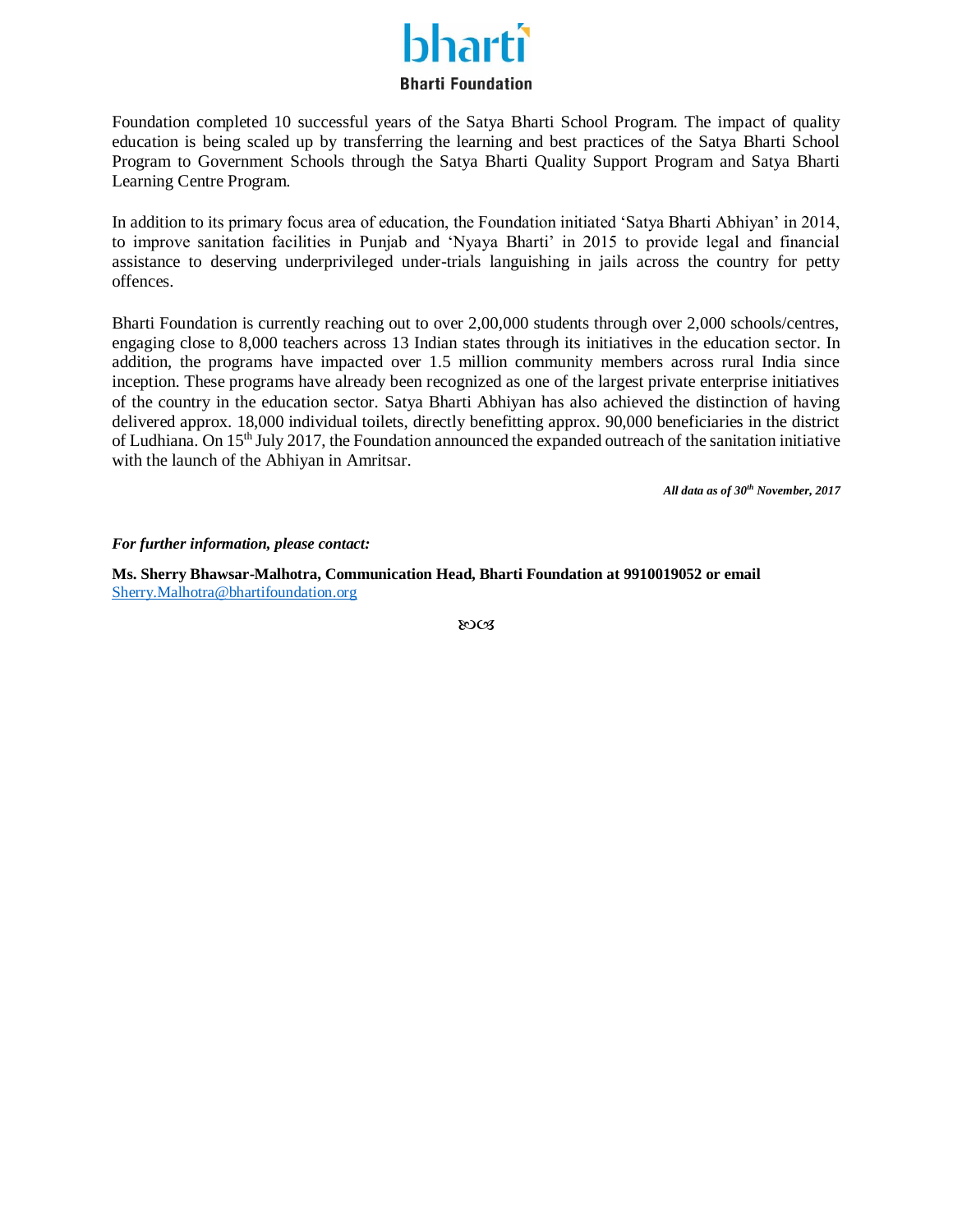## bharti **Bharti Foundation**

**ANNEXURE A:** Block-wise details of the six blocks declared Out-Of-School Children free

| <b>S. No.</b> | <b>District</b>  | <b>Block</b>      | No. of<br><b>Centres</b> | No. of OOSC<br><b>Mainstreamed</b> |  |
|---------------|------------------|-------------------|--------------------------|------------------------------------|--|
|               | <b>RAJASTHAN</b> |                   |                          |                                    |  |
|               |                  | Chohtan           | 249                      | 6013                               |  |
| 2             | Barmer           | Sindhari          | 55                       | 1362                               |  |
| 3             |                  | Ramsar            | 74                       | 1608                               |  |
| 4             |                  | Chauth ka Barwara | 16                       | 414                                |  |
| 5             | Sawai Madhopur   | Sawai Madhopur    | 28                       | 501                                |  |
| 6             |                  | Bonli             | 50                       | 945                                |  |
|               |                  | <b>Total</b>      | 472                      | 10,843                             |  |